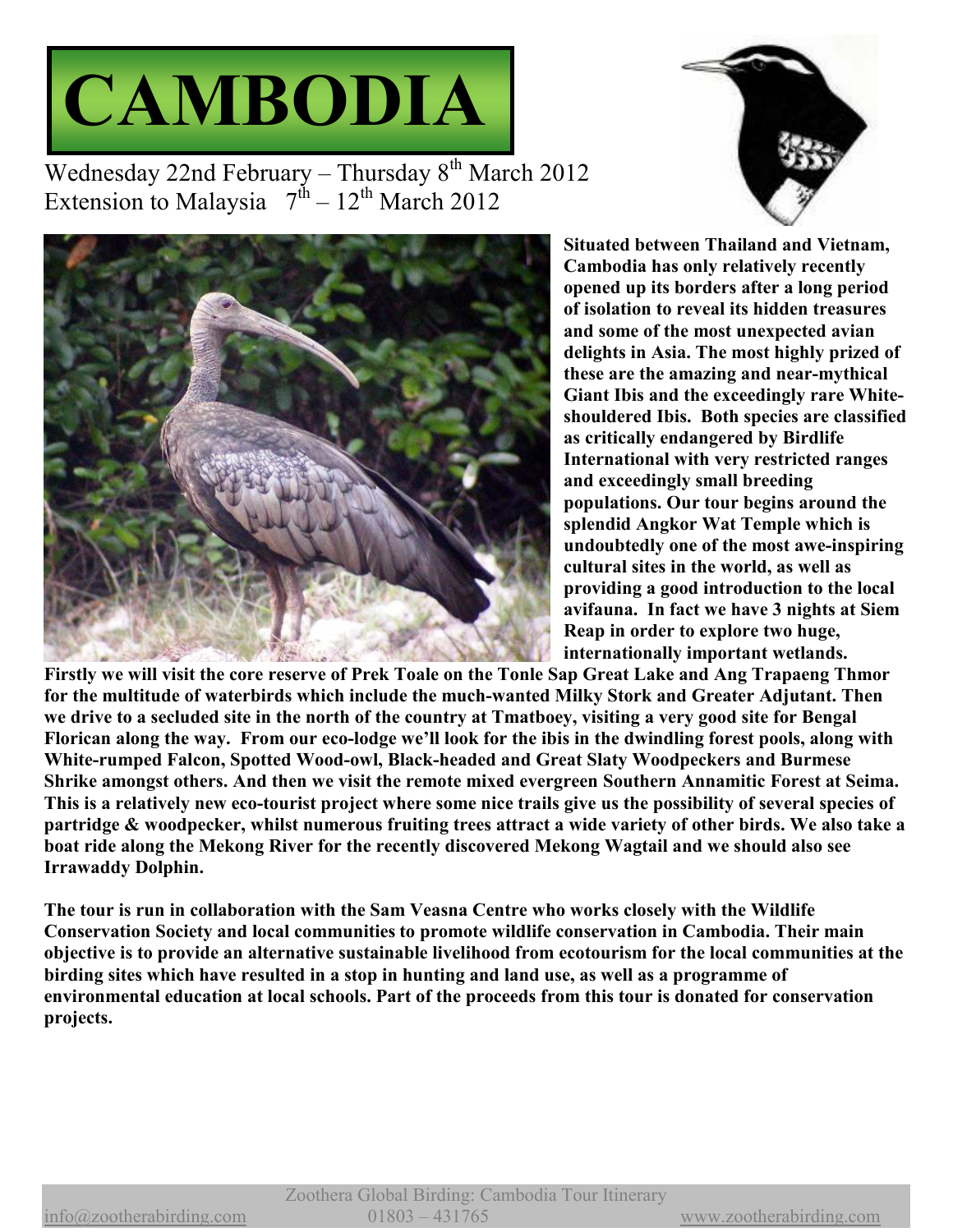# **TARGETS:**

- **Giant Ibis**
- **White-shouldered Ibis**
- **Bengal Florican**
- **White-rumped Falcon**
- **Neglected Nuthatch**
- **Orange-necked Partridge**
- **Germain's Peacock-pheasant**
- **Black Baza**
- **Bar-bellied Pitta**
- **Mekong Wagtail**
- **Pied Harrier**
- **Milky Stork**
- **Manchurian Reed-warbler**
- **Spotted Wood-owl**
- **Greater Adjutant**
- **Black-headed Woodpecker**
- **Great Slaty Woodpecker**
- **1000's of waterbirds**

## Our Tour Itinerary:

#### **Days 1 - 2 UK – Siem Reap – 22nd February**

Overnight flight from UK to Siem Reap via Kuala Lumpur. Upon arrival we will transfer to a nearby hotel for an overnight stay.

### **Day 3** Siem Reap –  $24^{\text{th}}$  Feb

Following a morning arrival we will transfer to our lovely hotel on the outskirts of the city where we can relax and recover from our journey before heading out to catch our first sighting of the fabulous Angkor Wat temples.

#### **Day 4 Angkor Wat**



We will begin our exploration of this fascinating country with a visit to Angkor Great Park, site of the famous Angkor Wat Temple. In fact, over 200 temples can be seen here and their distinctive architecture ranks as one of the modern day wonders of the world. Apsara the Cambodian ministry responsible for the management and conservation of the temples has preserved at least some of the mature dry forest and in places allowed undergrowth to grow, which offers habitat for a variety of species, including Black Baza, Asian Barred Owlet, Coppersmith Barbet, raucous Red-breasted and Alexandrine Parakeets, Asian Paradise-flycatcher, Hainan Blue, Taiga and Asian Brown Flycatchers, Streak-eared Bulbul, White-throated and Blue Rock-thrushes, Forest Wagtail, Olive-

backed Pipit, Dusky Warbler, Greater Racquet-tailed Drongo, Ashy Minivet, Yellow-browed and Pale-legged Leaf-warblers, White-crested Laughingthrush and White-vented Myna. We will stay here to watch a magical sunset and maybe Brown Hawk-owl before visiting an excellent local restaurant for dinner. Night Siem Reap

### **Days 5 - 6 Prek Toal – Tonle Sap Great Lake – Ang Trapaeng Thmor**

Originating as a reservoir on the Angkorian Highway, Ang Trapaeng Thmor was rebuilt as a man-made reservoir during the Khmer Rouge regime in 1976. The reservoir is now a Sarus Crane reserve administered by the Wildlife Conservation Society (WCS) with over 300 of these magnificent birds congregating to feed in the dry season along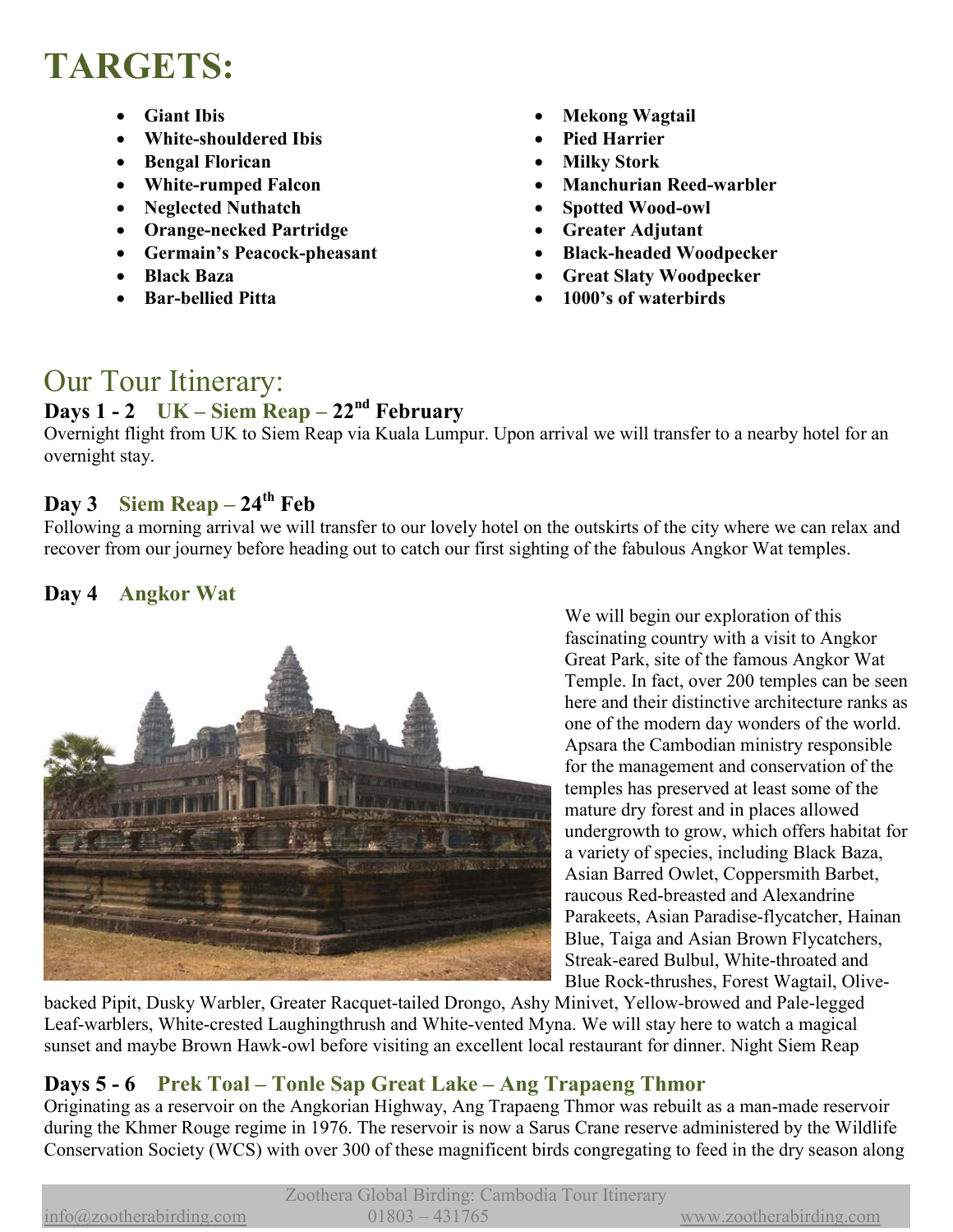with another 198 recorded bird species, 18 of which are globally threatened. By February the dry season will be

well underway and a few pairs of Black-necked Storks frequent the site along with many of the large water birds seen at Prek Toal, such as Black-headed Ibis, Milky and Painted Storks, Spot-billed Pelicans, Oriental Darters, Asian Openbills and both Greater and Lesser Adjutants. A few pairs of Bengal Floricans breed here during the dry months though it is wary and a treat rather than a certainty to see. Other grassland species here include Blue-breasted Quail, Oriental Skylark, Indochinese and Australasian Bushlarks, Richard's, Paddyfield and Red-throated Pipits, Yellow-bellied Prinia, Oriental Reed-warbler, Pallas's Grasshopper Warbler and Red Avadavat. Other species here include Black-crowned Night-heron, Yellow, Cinnamon and Black Bitterns, Little Heron, Watercock, thousands of wildfowl including Cotton Pygmy-goose and



Comb Duck, Bronze-winged and Pheasant-tailed Jacanas, Black Kite, Eastern Marsh and Pied Harriers, Darknecked Tailorbird, Yellow-vented Bulbul, Plain-backed Sparrow and Black-collared Starling. Numerous waders, rails and shorebirds can be found in the marshy belts of aquatic habitat, and the critically endangered Eld's Deer can usually be seen here as well. The conservation contribution or entrance fee is used for local development and



conservation projects such as nest protection and a 'rice bank' which provides an insurance of this staple food for the local community in case of rice crop failure.

We also visit the Core Bird Reserve of Prek Toal on the Tonle Sap Great Lake close to Prek Toal floating village, where we should get superb views of Greater Adjutant and the large water bird colonies. The Tonle Sap is the largest natural lake in South East Asia, fed by the phenomenal annual backflow of water from the Mekong River. Situated in the north-west corner of the lake, Prek Toal core bird reserve is home to the largest breeding colonies of water birds in South-east Asia. The reserve covers 22,000 hectares of seasonally flooded forest where only the tallest trees stand proud of the lake during the annual flood, providing a habitat for cormorants, pelicans, storks, and many other birds to roost and nest. The village of Prek Toal, adjacent to the reserve floats at the river mouth of the Sangke River

where it flows into the lake. Every house is built on a platform of bamboo and moves according to the water level

throughout the year. Schools, local restaurants, a church, even vegetable patches, pig-pens and crocodile farms all float. In Cambodia and throughout southeast Asia, this site is unmatched for the number and population of endangered water birds it supports during the dry season. Large numbers of cormorants, storks and pelicans are virtually guaranteed from January to May along with herons, egrets and terns. The sanctuary harbours seven species of global conservation significance: Spot-billed Pelican, Milky and Painted Storks, Lesser



Zoothera Global Birding: Cambodia Tour Itinerary info@zootherabirding.com 01803 – 431765 www.zootherabirding.com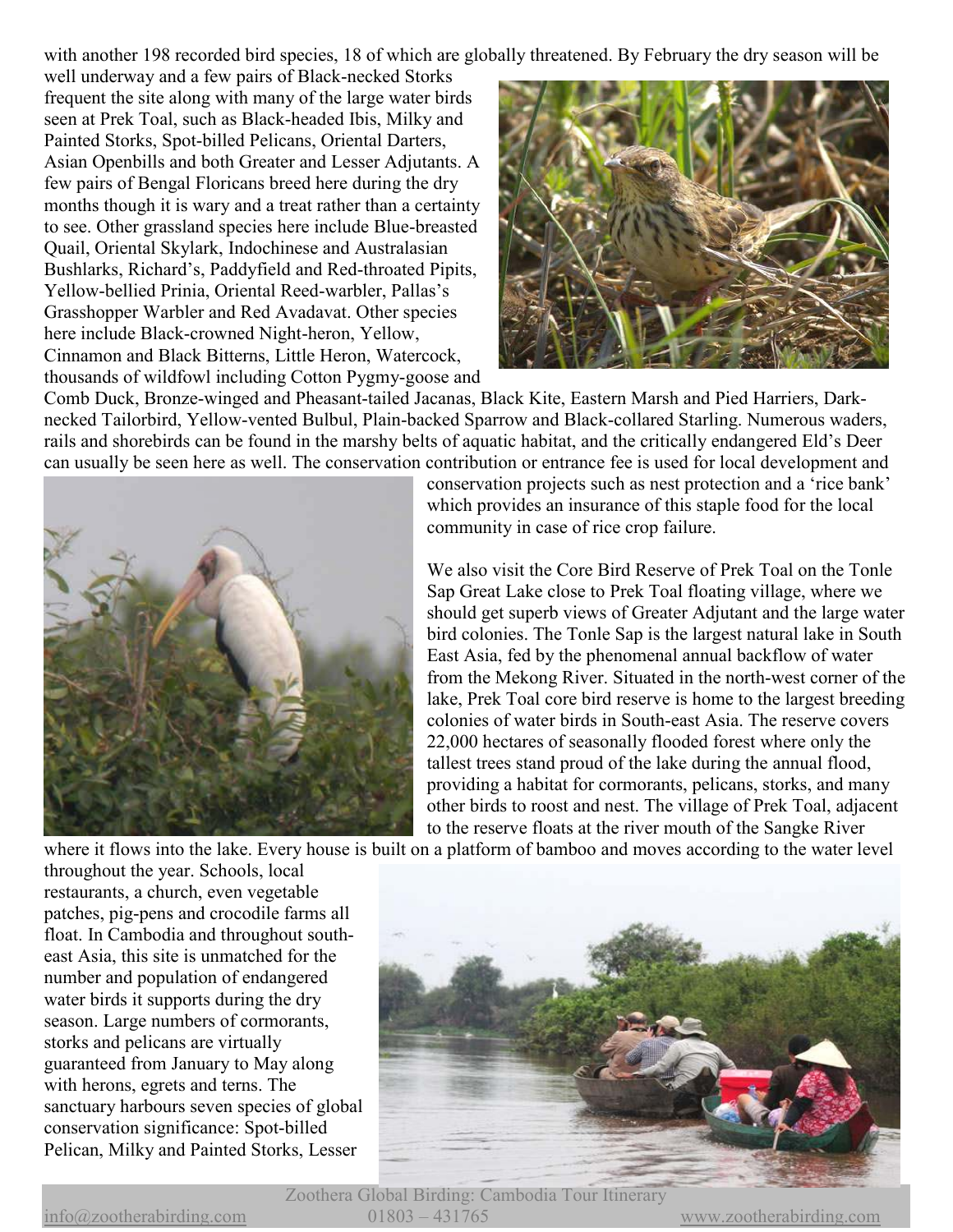Adjutant, Greater Adjutant, Black-headed Ibis and Oriental Darter, and has a globally significant population of Grey-headed Fish-eagle. Since the Core Reserve was declared in 2002 and came under the protection of the Ministry of Environment as advised by WCS, the numbers of all the above species have increased.

We will travel by boat to Prek Toal and depending on water levels the boat journey cuts through the flooded scrub surrounding Chong Khneas and a small band of primary forest lining the lake where the boat moors for breakfast. Upon arrival we will transfer to a local boat, which is part of an initiative to help spread income from eco-tourism to the local village economy, and heads off into the core reserve to an observation platform next to a bird colony. We'll probably have a picnic lunch here to maximise our birding time and enjoy the noise and clamour of this magnificent spectacle for several hours. Nights Siem Reap.

#### **Day 7 Florican Grasslands - Tmatboey**



The critically endangered Bengal Florican and many other waterbirds can be found in the grasslands around the Tonle Sap Lake. The Wildlife Conservation Society has worked with local communities to set up Integrated Farming and Biodiversity Areas (IFBAs) to conserve prime florican habitats and birdwatching trips give an income to the villagers who in return monitor the birds' movements which will greatly aid us in finding them! The peak display time is shortly after dawn so we'll need to be up early to give ourselves the best chance of observing this very special bird. If we haven't seen one already, then we'll make a special effort to find Manchurian Reed Warbler as well. Other species to keep an eye out for include Greater Spotted and Eastern Imperial Eagles which winter in the area and feed on the abundant rodents. There are also large numbers of Eastern Marsh Harriers and smaller number of Pied Harriers wintering in the area,

along with a few Black Kites, Peregrines and numerous resident Brahminy Kites. We may well come across Small Buttonquail or a skulking Lanceolated Warbler if we are lucky! Night at Tmatboey Eco-Lodge.

#### **Days 8 – 9 Tmatboey**

Tmatboey is a remote Khmer village of 220 families situated in the centre of the Northern Plains of Cambodia, within the Khulen Promtep Wildlife Sanctuary, the country's largest protected area. The Tmatboey Ibis Site is a conservation project set up by the Wildlife Conservation Society together with the Cambodian Government and Tmatboey village. Once it was realised that the site had potential for birdwatching tourism a local committee was elected which built the guest accommodation and with training from SVC provides the services for the birdwatching groups that visit. In return for the income that this brings, the villagers have signed no hunting and land conversion agreements. The Eco-Lodge is comprised of a central recreational thatched building and 4 surrounding bungalows each with 2 double ensuite rooms with solar powered electricity. The accommodation is basic but comfortable.

Tmatboey is one of only two known nesting sites in Asia for Giant Ibis which use large trees in the forest away from the village, whilst Whiteshouldered Ibis are found closer to the village where they are reliant on the grassland clearings amongst the dipteropcarp forest. So after we



Zoothera Global Birding: Cambodia Tour Itinerary info@zootherabirding.com 01803 – 431765 www.zootherabirding.com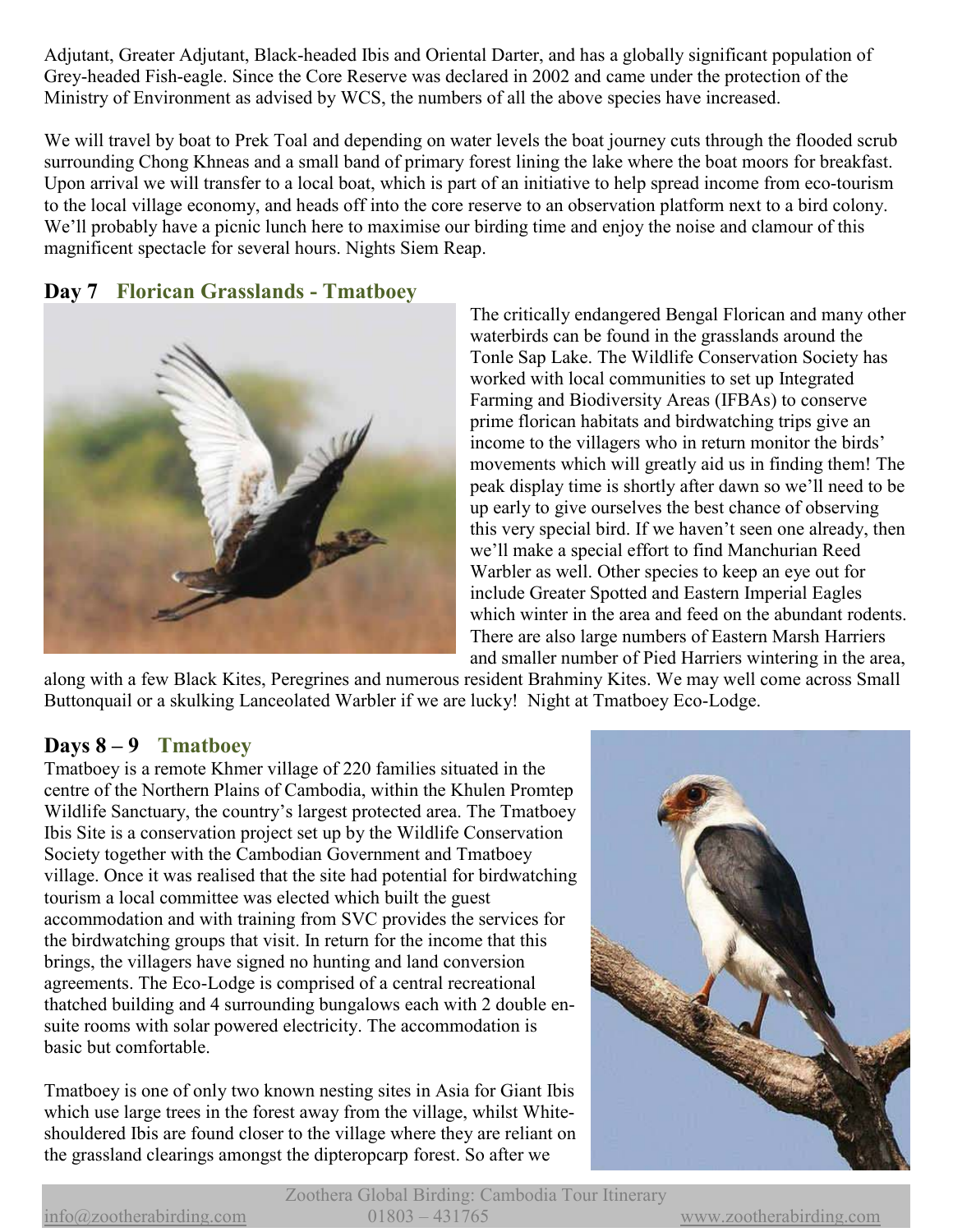have settled in to our accommodation we can take a short walk through the open forest to where the Whiteshouldered Ibis usually comes to roost at sunset. But we will have to drive to an even more secluded location before dawn to search for Giant Ibis.



Numerous other species are present including Chinese Francolin, Woolly-necked Stork, Greater Spotted Eagle, Grey-headed Fish-eagle, Rufous-winged Buzzard, the scarce White-rumped Falcon, Brown Fish-owl, Spotted and Brown Wood-owls, Collared and Oriental Scopsowls, Savannah Nightjar, Pale-capped Pigeon, Oriental Pied Hornbill, Great Slaty, White-bellied, Blackheaded, Spot-breasted and Yellow-crowned Woodpeckers, Blossom-headed and Red-breasted Parakeets, Neglected Nuthatch (a recent split from Chestnut-bellied Nuthatch), Burmese Shrike, Blackhooded and Black-naped Orioles, Stripe-throated and Sooty-headed Bulbuls, Scarlet-backed and Thick-billed Flowerpeckers, Golden-fronted Leafbird, Common and Large Woodshrikes, Indochinese and Large Cuckooshrikes, Chestnut-capped Babbler, Lesser-

necklaced Laughingthrush, Brown Prinia, Radde's, Two-barred and Yellow-browed Warblers, Racket-tailed and Rufous Treepies, Hair-crested Drongo, Vinous-breasted and White-shouldered Starlings, and Red-billed Blue Magpie. Nights at Tmatboey Eco-Lodge

#### **Day 10 Tmatboey – Kompong Thom**

We will have to leave this wonderful area this morning and begin our journey to Kompong Thom, which should allow for some bird watching en-route at the Tonle Sap Grasslands for any species we may still need. Night at Kompong Thom.

#### **Days 11 - 12 Kompong Thom – Seima Protected Forest**

We will spend the early morning searching for grassland specialists on the flood plains near Kompong Thom, including Bluethroat, Siberian Rubythroat, Eastern Grey-headed Wagtail, Bright-headed Cisticola, Striated Grassbird, Manchurian and Black-browed Reed-warblers and Yellow-breasted Bunting amongst others. Then we will cross the Mekong River and head to Seima Protected Forest where we should arrive in plenty of time to take our first walk in the mixed evergreen Southern Annamitic Forest.



Seima Protected Forest is the most recent addition to the Cambodian birding circuit and the eco-tourist project is in its infancy but the aim is again to follow the successful model at Tmatboey, in effect trading the benefits of ecotourism for conservation agreements from the local communities. The forest is home to a great variety of habitats with bamboo, evergreen and dry dipteropcarp predominating and this reflects on the superb variety of birds present. A new trail has recently begun offering lucky observers views of Germain's Peacock-pheasant, both Scaly-breasted and Orangebreasted Partridges, Red-vented Barbet, Grey-faced Titbabbler and White-browed Scimitar-babbler, whilst Green Peafowl, Banded Broadbill, both Bar-bellied and

Blue-rumped Pittas and Pin-tailed Parrotfinch are all possible. The rare Orange-necked Partridge is also present but exceedingly hard to locate at present. Cambodia maybe the best place in the world for woodpeckers, with up to 16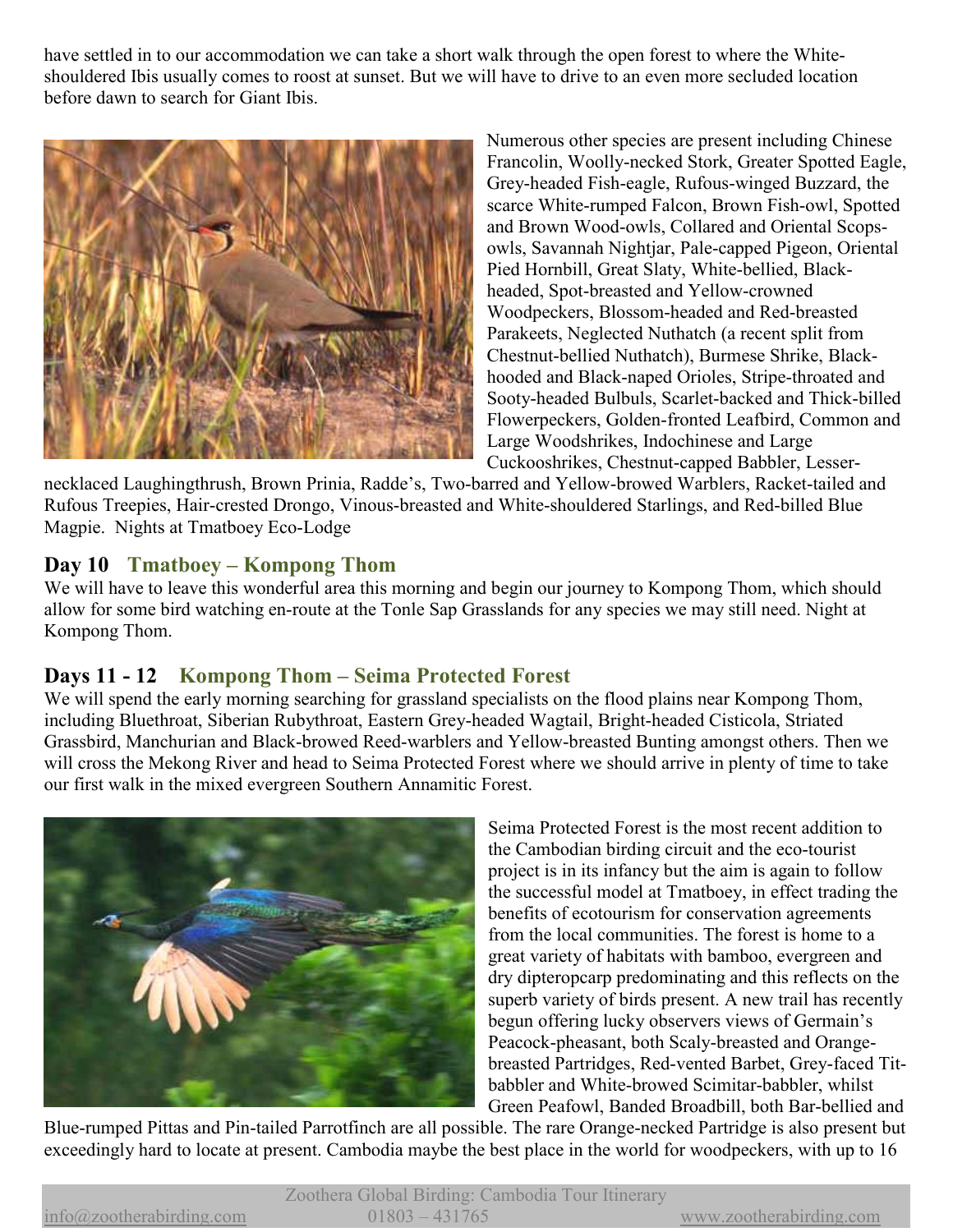species present here such as Great Slaty, White-bellied, Pale-headed, Heart-spotted and Black-and-buff Woodpeckers. The presence of fruiting trees draws in Thick-billed Green-pigeon, Red-vented Barbet, Crimson, Ruby-cheeked and Olive-backed Sunbirds, Great Iora, and both Common Hill and Gold-crested Myna's. During our exploration of this underwatched site we are sure to come across a few surprises! This forest is also home to the largest population of Black-shanked Douc in the world, along with Northern Pig-tailed and Long-tailed Macaques and Yellow-cheeked Crested Gibbon. One evening we can take a night drive as there is the possibility of finding mammals such as Common Palm and Small-toothed Civets, Giant Flying Squirrel, Lesser Oriental Chevrotain and Pygmy Loris. Nights at Seima Forest Lodge.

#### **Day 13 Seima Protected Forest – Kratie – Mekong River**



After birding along the trails around Keo Seima in the morning we will make our way to Kratie. Along the way we will stop at some pools where Irrawaddy Dolphin can be seen from a boat, as well as the recently discovered Mekong Wagtail. The river habitat is under threat from Chinese dams already constructed and proposed dams in Laos and Cambodia which if constructed will mean the dolphin along with other riverine bird species will become extirpated from Cambodia. Night in Kratie.

#### **Day 14 Kratie – Phnom Penh**

Early morning birding should allow Asian Golden and Streaked Weavers to be found before setting off on the journey back to Phnom Penh. Night at Phnom Penh.

## **Day 15 Phnom Penh – UK – End of Tour - 8th March**

In the morning we will transfer to the airport and catch our return flight back to the UK where we will arrive on Day 16.

## **MALAYSIA EXTENSION: 7th – 12th March**

If continuing with the extension we will fly to Kuala Lumpur in Malaysia and head to Kuala Selangor, situated along the coast for an overnight stay. After checking into our hotel we will have some time to relax before venturing into this excellent area during the late afternoon. Here we will continue our woodpecker quest with Common Flameback, Sunda Pygmy and Laced Woodpeckers all seen regularly. There is a colony of Grey, Purple and Black-crowned Night-herons present, and we should also see Ashy Tailorbird fairly easily as well. If we are

lucky then some night birding may produce Buffy Fish-owl as well.

#### **Days 16 - 18 Kuala Selangor – Fraser's Hill**

We will return to the park this morning and key in on Mangrove Pitta and Mangrove Blue Flycatcher, both of which are quite tricky species to see! And then we will head up into the hills, to the fabulous Fraser's Hill, just a couple of hour's drive away. During the next few days we will have plenty of time to explore the numerous trails around the attractive former hill station of Fraser's Hill. Set amidst mature broadleaved

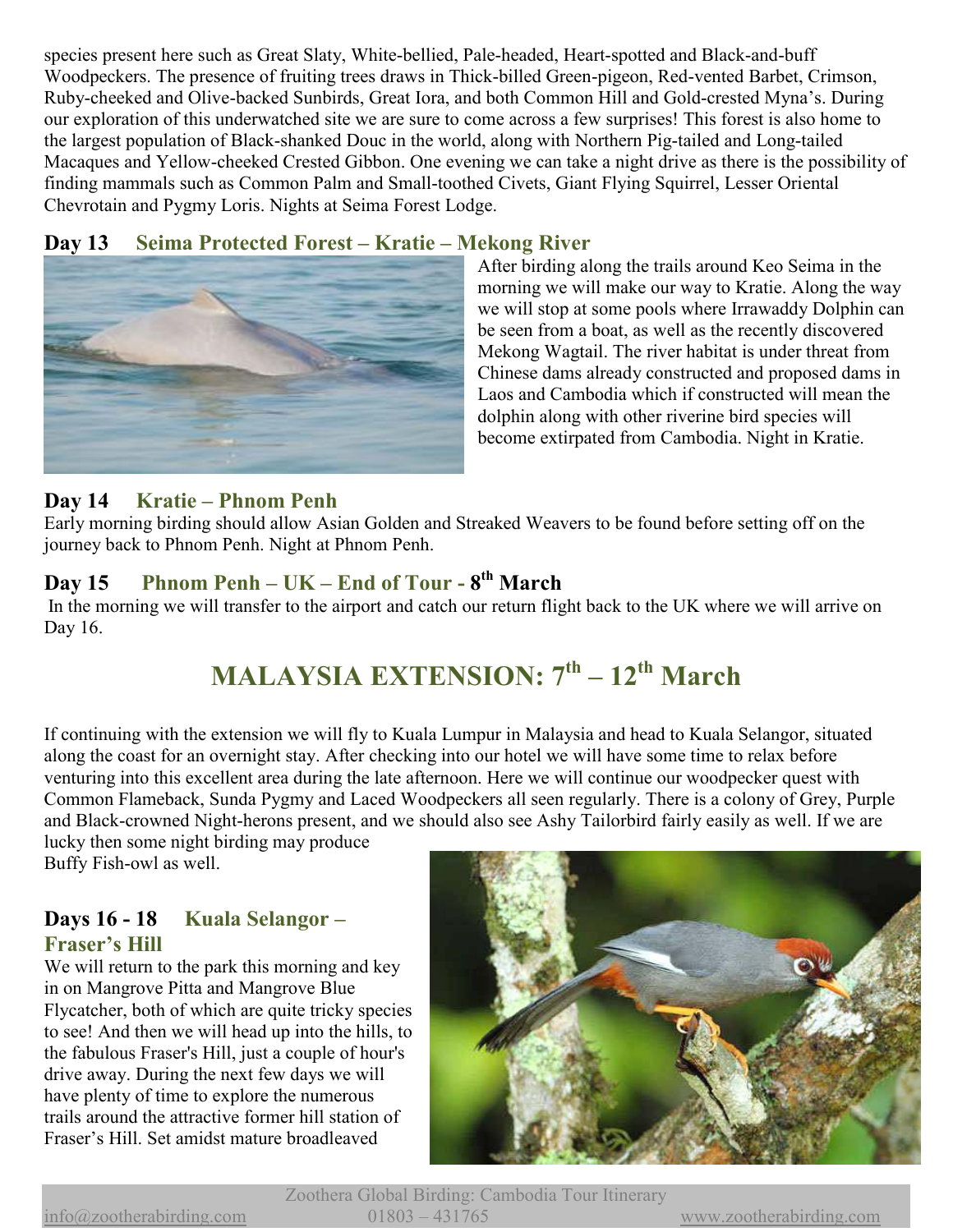evergreen forest at around 1000m this is a wonderful area of forested hills that stretch to the horizon. Our birding will usually be done from well marked trails or from the road which enables pretty decent viewing conditions to sift through the numerous mixed feeding flocks that occur. As always we will target the special birds which here include Mountain Peacock-pheasant, Malaysian Partridge, Bushy-crested and Rhinoceros Hornbills, the endemic Malayan Whistling-thrush, Malayan and Black Laughingthrushes, Fire-tufted Barbet, Rusty-naped Pitta, Black-



and-Crimson Oriole, Javan Cuckooshrike, Rufous-browed Flycatcher, Blue Nuthatch, Collared Babbler and Marbled Wren-babbler. A huge variety of other species are possible here and include an interesting mix of Himalayan and distinctly tropical species including Blyth's Hawk-eagle, Rufous-bellied Eagle, Black-thighed Falconet, Greenbilled Malkoha, Mountain Imperial-pigeon, Yellow-vented Green-pigeon, Little Cuckoo-dove, Sunda Cuckoo, Collared Owlet, Glossy Swiftlet, Whiskered Treeswift, Helmeted and Wreathed Hornbills, Orange-breasted and Red-headed Trogons, Red-bearded Bee-eater, Speckled Piculet, Buff-rumped, Checker-throated, Bamboo and Bay Woodpeckers, Greater and Lesser Yellownapes, Blackbrowed and Gold-whiskered Barbets, Silver-breasted and Long-tailed Broadbills, Pale Blue, Hill Blue and Little Pied Flycatchers, Large Niltava, White-tailed Robin, Lesser Shortwing, Grey-chinned Minivet, Ochraceous, Blackcrested and Mountain Bulbuls, Greater and Lesser Racket-

tailed Drongos, Sultan Tit, Himalayan Cutia, Pygmy and Streaked Wren-babblers, Large Scimitar-babbler, Buffbreasted Babbler, Grey-throated, Collared and Golden Babblers, Streaked and Pygmy Wren-babblers, Chestnutcapped and Black Laughingthrushes, Silver-eared Mesia, White-browed and Black-eared Shrike-babblers, Bluewinged Minla, Mountain Fulvetta, White-bellied Erpornis, Long-tailed Sibia, Slaty-backed Forktail, Yellowbellied and Mountain Leaf-warblers, Mountain Tailorbird, Everett's White-eye, Black-throated Sunbird, Blackand-Crimson Oriole, Fire-breasted Flowerpecker, Streaked Spiderhunter and Green Magpie.

#### **Day 19 Fraser's Hill – Kuala Lumpur**

After some final birding here this morning we will return to Kuala Lumpur for an afternoon flight back to UK.

## **Day 20 Kuala Lumpur – UK – End of Tour – 12th March**

Morning arrival in UK and the conclusion of the tour.

**Leaders:** Nick Bray and local guides.

**Ground Price: £2295.00** Siem Reap/Phnom Penh

**Extension Price: £375.00** Kuala Lumpur/Kuala Lumpur

## **Airfare: £675.00 (approx)** UK/UK

**Single supplement Main Tour:** £175.00 – note single rooms may not be available at Tmatboey or Seima

**Single supplement Extension:** £75.00 .

**Deposit:** £400.00